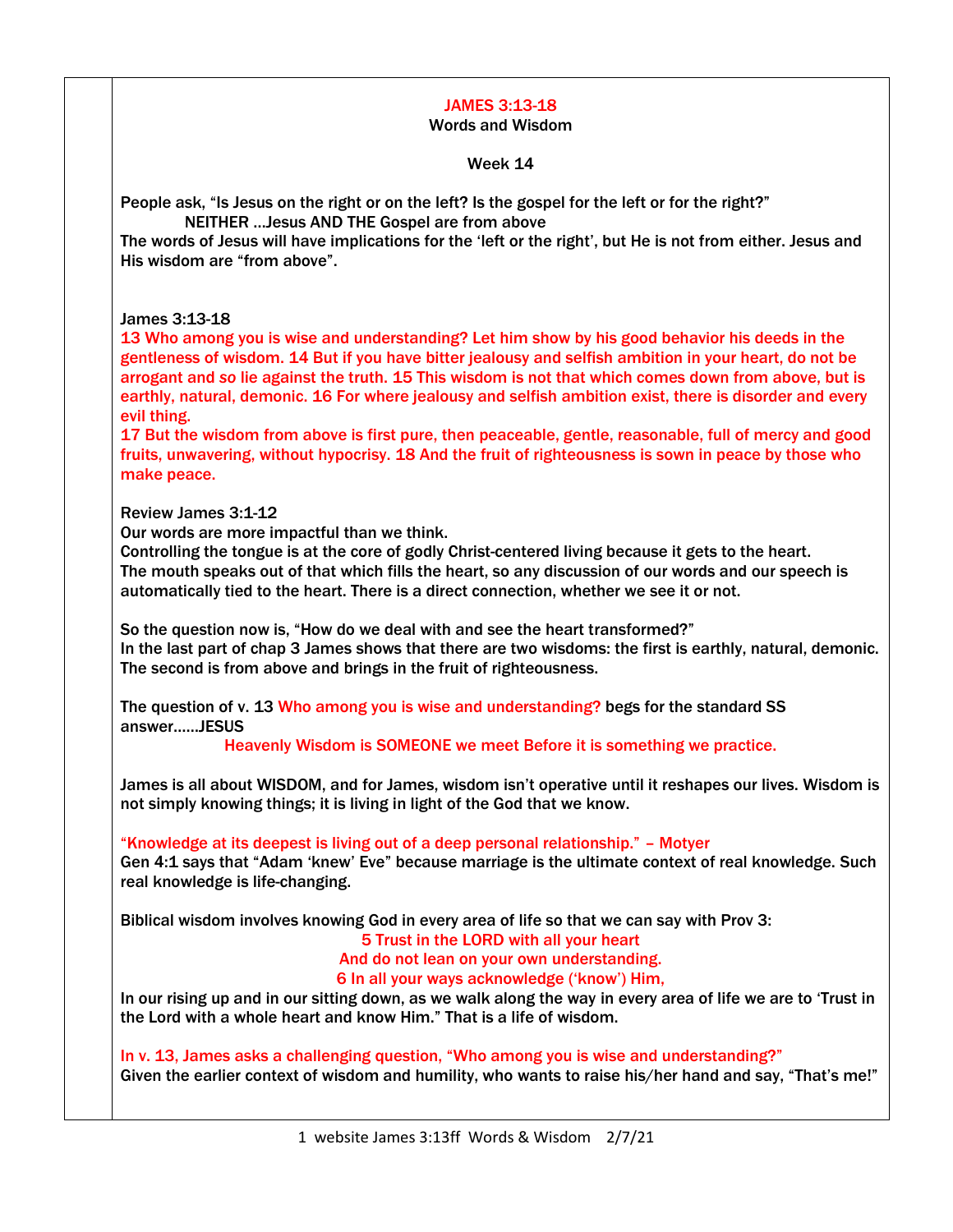James indicates that the answer is displayed by certain character traits – the gentleness of wisdom. James does not prescribe specific deeds; he prescribes a posture of the heart – gentleness of wisdom. This wisdom from above is v.17 first pure, then peaceable, gentle, reasonable, full of mercy and good fruits, unwavering, without hypocrisy. 18 And the seed whose fruit is righteousness is sown in peace by those who make peace. This goes against the grain of the ancient culture. Sophie Laws notes that 'the dominant morality of the day associated meekness with meanness and groveling. It is linked with adjectives like ignoble, abject, servile … Epictetus names it first in a list of moral faults. (Motyer p. 131) Remember the self-description of Jesus in the only time in which He describes his own heart: Matt 11:28-30 28 "Come to Me, all who are weary and heavy-laden, and I will give you rest. 29 Take My yoke upon you and learn from Me, for I am gentle and humble in heart, and you will find rest for your souls. 30 For My yoke is easy and My burden is light." We are NEVER MORE LIKE CHRIST than when we too are meek and humble of heart. Meekness denotes self-subduing gentleness, both Godward and manward.(Motyer) It is power that is restrained. Meekness is fully recognized in the context of relationships as James illustrates in v. 16 For where jealousy and selfish ambition exist, there is disorder and every evil thing. Meekness puts an end to jealousy and selfish ambition, discord and every evil thing. This context of relationship means that we are to live with God with the belief that our own walk is a community project …It means confessing that as long as sin remains in me, and that apart from restraining grace and the rescuing ministry of those around me, I continue to be a danger to myself. (Tripp; LEAD) WE can do as much or more damage to ourselves as "him, her, or them". It may not always seem as obvious, but it's true. We were involved in every bad decision that we've ever made. We need each other to provide restraining grace in our lives. There are many passages in Proverbs that relate to watching over the heart and the mouth. Here's one that is quite profound. Prov 4:23-24 Watch over your heart with all diligence, For from it flow the springs of life. 24 Put away from you a deceitful mouth And put devious speech far from you. This is in line with other Proverbs and with James in drawing a line from the heart to what flows from it – words. We are to speak edifying words or words of truth in love, not deceitful devious words. We can connect v. 1-12 with this last section of ch 3 as we refer to Eph 4 Eph 4:25 Therefore, laying aside falsehood, speak truth each one of you with his neighbor, for we are members of one another. "Speak in love" – it does matter how it is spoken!! Love considers Tone and Timing Prov 15:1; 25:15 A gentle tone is the best weapon for disarming someone. The wrong tone can cover whatever love there is in being said. Without love, truth is just about being right and winning the argument. It is self-centered. It is building a form of self-righteousness. EX: LiG Training- "Being right isn't always right"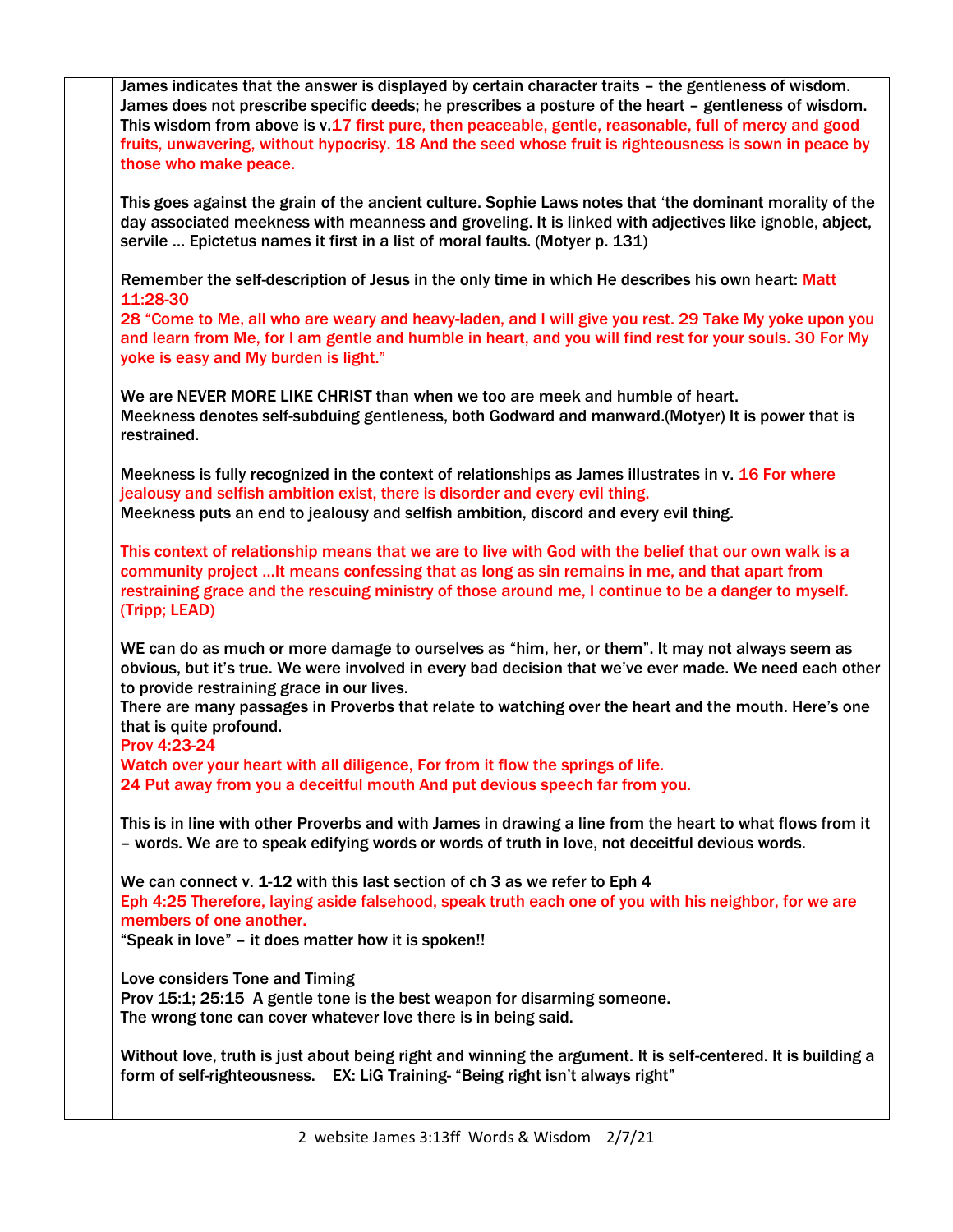Tullian T. - When someone speaks a hard truth that I don't like, I am prone to believe that he/she just doesn't like me, so I don't need to listen anyway.

Sin has so distorted our relationships that there is a natural defensiveness toward hearing certain truths. This started in the Garden…

 EX: Adam: "That woman you gave me" We are prone to channeling our inner defense attorney rather than seeking God's grace to receive correction in a way of godly wisdom.

 EX: My wife, tells me anything I don't want to hear….(which is sooo rare) If her tone is gentle and kind then I'm really forced to listen and take it in. But if it seems harsh and snippy, then I can just tune it out because she's just being picky.

The gospel gives a freedom to stop pretending so you can be real about your life. EX: Peace Maker SS material is helpful in this area. Join us next week if you haven't been there yet.

When you speak in an unloving way, it gives someone a reason NOT TO LISTEN TO YOU.

Truth & Love = life giving words

 EX: BAP was a good example of the dynamic of community. The cast was committed to making everyone look good and do his or her best. You are on stage without a net but you do have other people there to catch you if there's a mistake. Usually the audience doesn't even notice. The amazing thing about theater is that after rehearsal, the director gives notes on what needs to be improved, and people listen and seek to apply what was said.

IMAGINE DOING THAT IN THE LIFE OF THE CHURCH.

"WELL, I didn't sign up for that in the church".

REALLY? Have you read the one another passages in the bible???

 EX: Sadly, too many churches are just the opposite of being a life giving community. People are waiting for you to mess up as pastor, leader, SS teacher, ministry coordinator, etc so they can come and "speak the truth in love." (speaking for a friend).

Bitter jealousy and selfish ambition are not just small harmless weaknesses. They demonstrate arrogance and a denial of the truth.

14 But if you have bitter jealousy and selfish ambition in your heart, do not be arrogant and so lie against the truth.

When the heart is bitter and selfish, then lies against the truth come out of the mouth. The lies flow from the issues of the heart.

"Jealousy = strong feelings" and combined with "bitter" means we can expect something bad. It has a sense of being ready to fight or being quick to feel threatened or easily offended. What James has in mind is a concern over one's own position, dignity and rights. (Motyer p. 132)

Those traits are difficult for us to see in ourselves, but are pretty easy to see in others. "I am just 'standing for truth", but he/she is being stubborn and divisive."

After showing the need for a purified heart v. 1-12 and that wisdom shows whether or not it is present, v. 13-14, James brings us to a point of decision – Which wisdom will guide our lives?

DOOR #1 WISDOM THAT IS earthly, natural, demonic, OR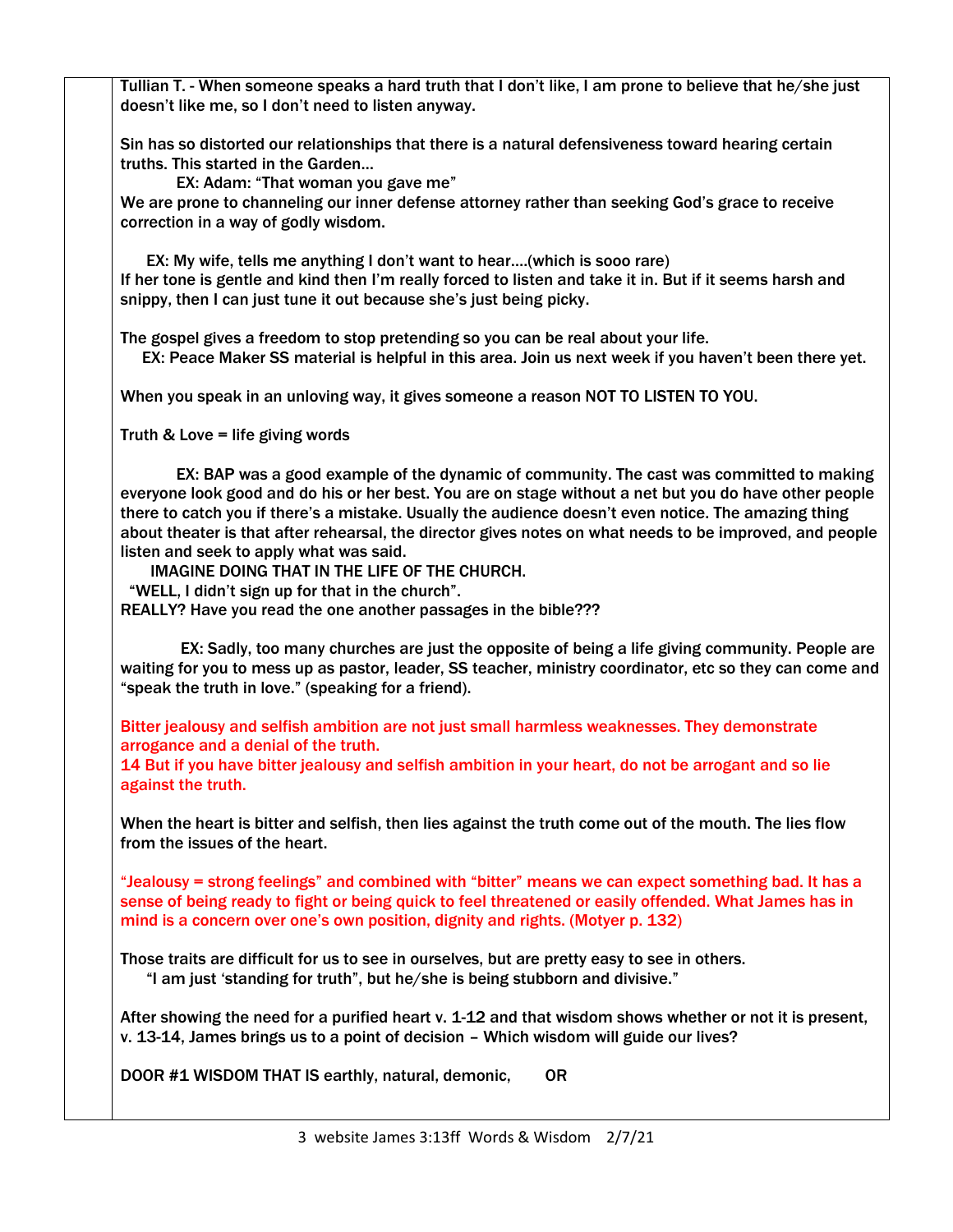DOOR #2 – Wisdom from above which is peaceable, gentle, reasonable, full of mercy and good fruits, unwavering, without hypocrisy.

Two questions that can be used as we read much of the book of James… Is our situation more dangerous than we think? YES Is the solution SIMPLER than we think? Yes, but not necessarily easier

I'm struck by the reference to "demonic." The problem is more serious than we think.

The wisdom is not always easily identifiable. The "natural man or woman" does have common grace insights. Satan can masquerade as an angel of light (2 Cor 11). But eventually the true origin will become evident through the characteristics that are manifested:

Jealous ambition and division VS peaceable, gentle fruit without hypocrisy

"There is a kind of person who is undoubtedly clever, with acute brain and skillful tongue; but his effect, nevertheless, in any committee, in any church, in any group, is to cause trouble and to disturb personal relationships. It is a sobering thing to remember that the wisdom he possesses is devilish rather than divine." William Barclay

 Are you that guy or gal? What would those who know you say?? One author calls these 'Well-intentioned Dragons'

| <b>TENTIONED</b>    |
|---------------------|
| racions             |
| <b>SYLLING</b><br>m |
| MARSHALL SHE        |

We should not be surprised that this happens in the church. Scripture speaks to the need for peacemaking and conflict resolution in numerous places.

## v. 18

Either harvest ('fruit') is a summary of the covetable characteristics named in verse 17, with righteousness as the seed from which they grow, or else righteousness describes the life in which they come to harvest. Now a seed needs its own proper conditions for germination, growth and fruitage. However good the seed, it cannot thrive out of its environment.

Peace is the soil and those who make peace are the green-fingered gardeners.

A harmonious fellowship of believers is the soil out of which grows the whole life that is pleasing to God. (Motyer p. 137)

## WISDOM / TONGUE TEST:

IT reveals our hearts, our source of wisdom, and makes us run to Jesus so that he can get our hearts in the right condition.

## TRY TO KEEP THESE "LAWS" FOR ONE WEEK *DON'T DO THESE:*

- 1. Don't gossip (confess someone else's sins)
- 2. Don't complain about anything.
- 3. Don't blameshift or make excuses.
- 4. Don't defend yourself.
- 5. Don't boast about anything...

## *DO THESE:*

1. Speak only good about others.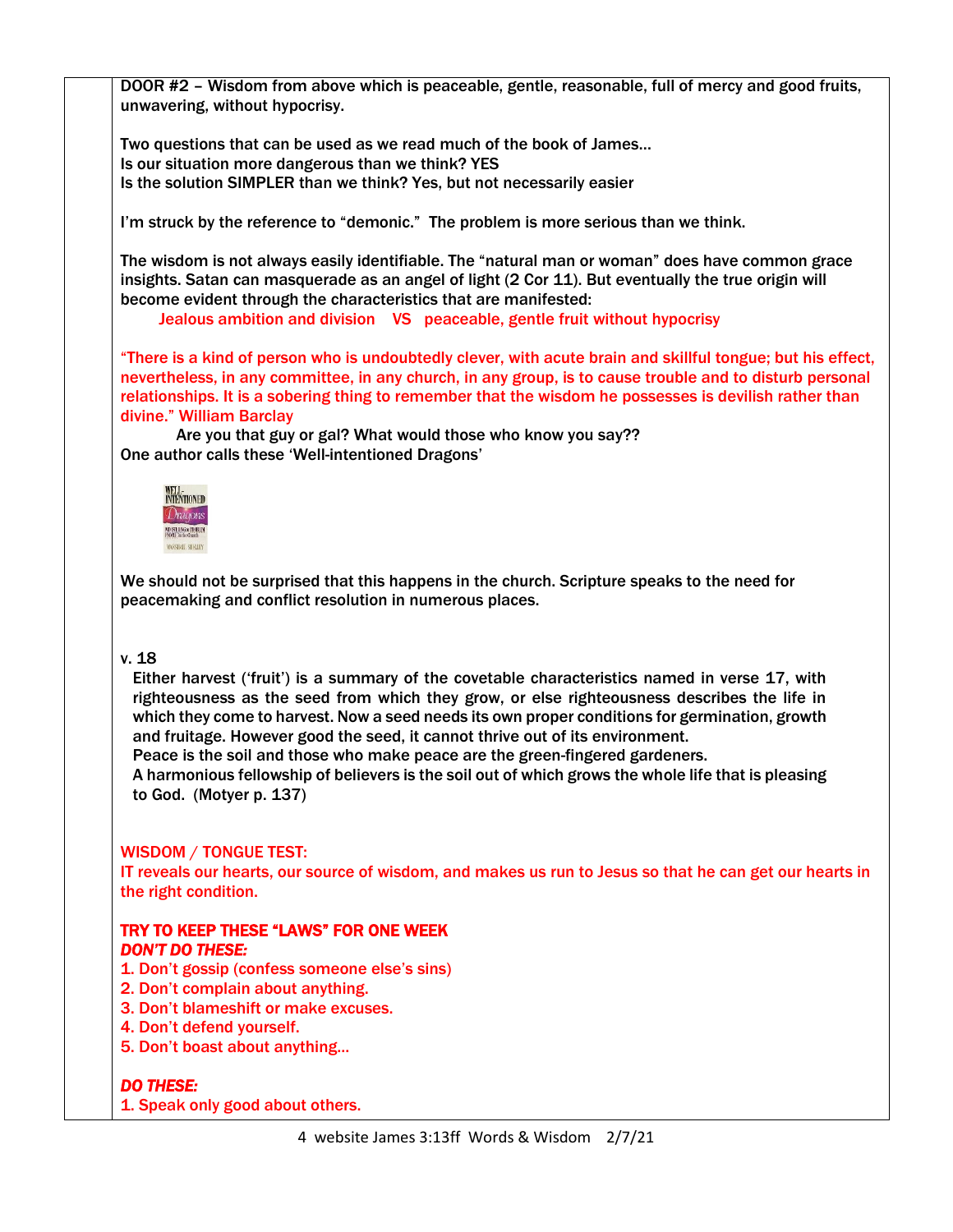2. Thank God for his plan for your life.

3. Admit it when you are wrong or sin.

4. Rejoice, you're worse than you think!

5. …except in your weaknesses (2Cor.12:9)

The church is full of saints and sinners and saints who sin.

The Heavenly Wisdom commended by James is described with several adjectives: Pure, peaceable, gentle, reasonable, full of mercy and good fruits, unwavering, without hypocrisy

WHO IS THIS KING OF GLORY?

Heavenly Wisdom is Someone we meet Before it is something we practice.

These traits are fully manifested in Jesus, and they are ours IN Jesus, but we must draw near to Him so that our hearts can abide and rest in Him. God invites us to draw near so that we might enjoy and experience these traits in a relationship with him.

"The purity that comes from belonging to God is the fount from which other goodness flows." Dan **McCartney** 

The only way to keep from becoming a 'well-intentioned dragon' inside the church is to flee to the arms of the Father at the feet of Jesus, who gives us access to the throne of grace.

The only safe place for us when we are caught up in earthly natural wisdom apart from Christ is in the arms of the Father, at the feet of Jesus, who gives us access to the throne of grace.

18 And the fruit of righteousness is sown in peace by those who make peace.

This only happens when we know and are known by the ONE who is the Prince of Peace. Amen